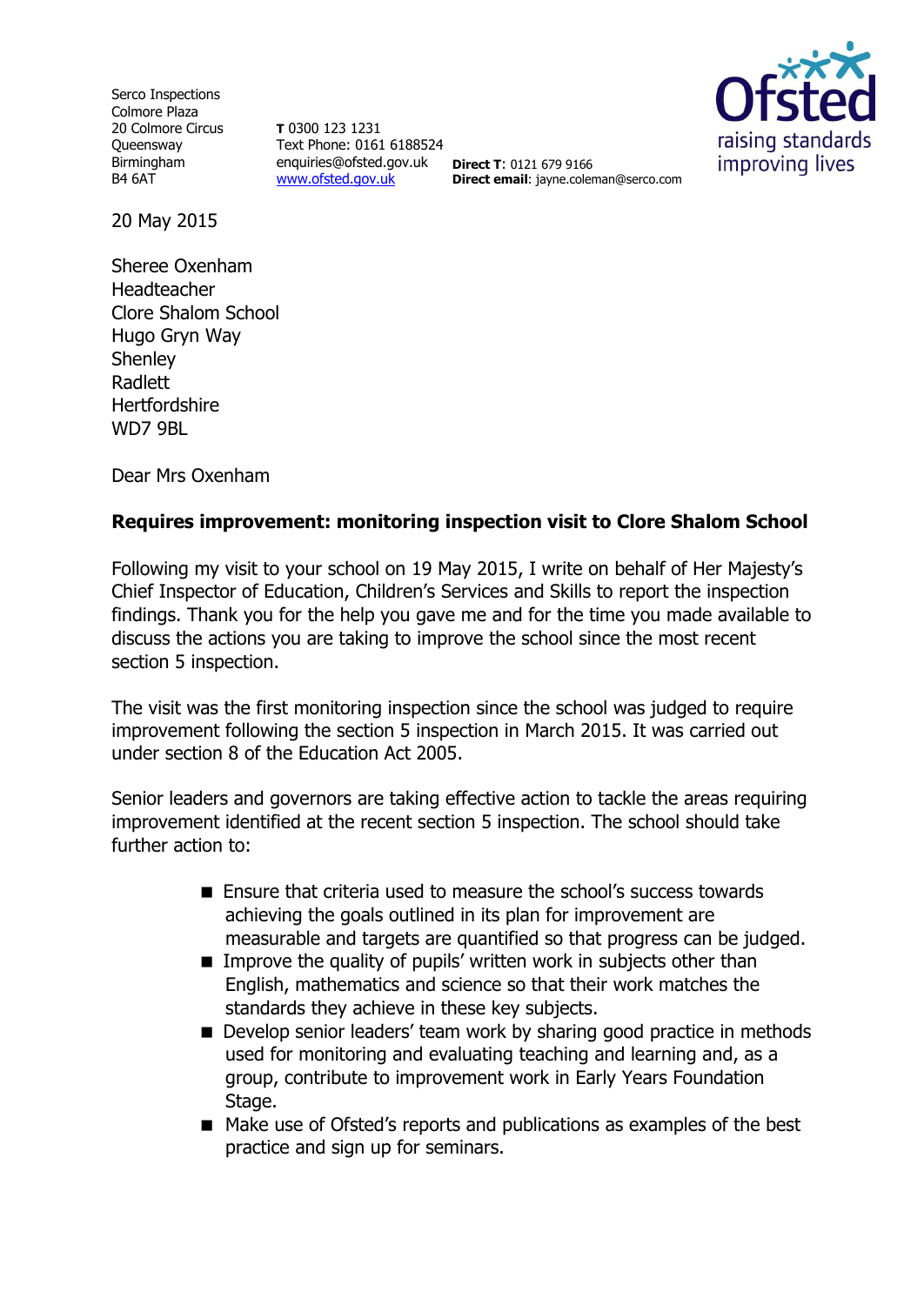

## **Evidence**

During the inspection, meetings were held with you, the deputy headteacher, leaders of mathematics and English, three members of the governing body and a representative from the local authority to discuss the actions taken since the last inspection. We visited all classrooms together and I examined a cross section of pupils' work in Years 1, 5 and 6. The school improvement plan was evaluated.

## **Context**

Since the previous inspection one teacher and a learning support assistant are on long-term sick leave. A new teacher has taken over responsibility for leading the Early Years Foundation Stage. The recruitment process is underway to appoint two teachers for September.

### **Main findings**

Senior leaders and governors have overcome their initial disappointment in the outcome of the previous inspection. They agree that they had lost sight of the importance of pupils making good, sustained progress. As a consequence, with renewed determination they are pressing on with work to restore the school to good and beyond in the shortest possible time. The school improvement plan is closely aligned to the key issues identified in the previous inspection. The actions outlined in the plan are designed to improve pupils' learning through good and better teaching. Even so, the criteria used to measure the school's success in achieving its goals are too broad to be useful. Specific targets for the amount of progress pupils should make are not specified as quantities.

Key leaders have a strong desire and the capacity to drive forward improvements in the areas for which they are accountable. For example, they have made a positive start in introducing the new National Curriculum and they are working with staff to develop new systems for assessing the progress pupils are making. All senior leaders are now involved in monitoring and evaluating the school's work. This places them in a stronger position to judge what is and what is not working well. There is work to do to develop this further as they are not sharing good leadership practice where it exists and learning from each other. Senior leaders' subject expertise is underused in driving improvement in the Early Years Foundation Stage. They are not making use of Ofsted's publications to inform them of the best practice that leads to good and better achievement in other schools nationally.

Writing across subjects is plentiful, especially in science, and showing signs notable improvement. Examples seen of pupils' written work show that many pupils have made good or better progress in their writing since the start of the year. Even so, the school's data show that this is not the case in all classes. The marking of pupils' work gives them clear feedback on how to improve their writing but comments are less helpful in how to improve their work in mathematics. In all books seen, pupils